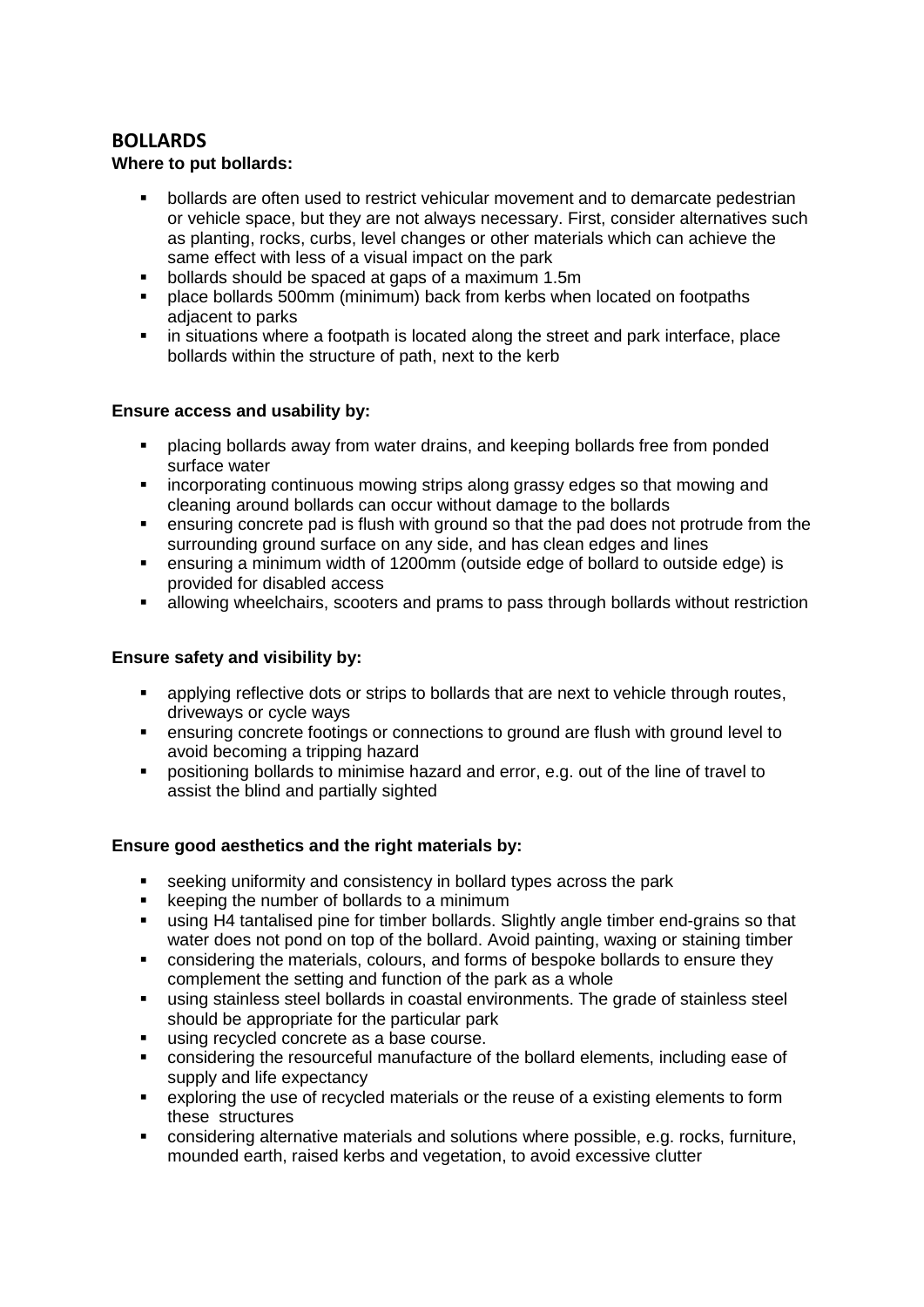### **Ensure easy maintenance by:**

- selecting bollards that have components, materials and finishes that can be serviced and maintained by New Zealand based contractors
- selecting bollards that have a minimum serviceable life of 15-20 years

## **Good practice examples**

| <b>Hardwood timber bollards</b><br>The use of durable materials such as hardwood<br>increases the lifespan of bollards and reduces<br>costs.                                                                                                                                             |                |
|------------------------------------------------------------------------------------------------------------------------------------------------------------------------------------------------------------------------------------------------------------------------------------------|----------------|
| Victoria Park, Auckland<br>A mowing strip for bollards seamlessly integrates<br>with the path to eradicate potential mowing<br>difficulties around each of these small elements.<br>This also stops bollards from settling to different<br>levels, and from being pulled out or removed. | $\mathbb{R}^l$ |
| <b>Berlin, Germany</b><br>Bollards serve a dual function as seating.                                                                                                                                                                                                                     |                |